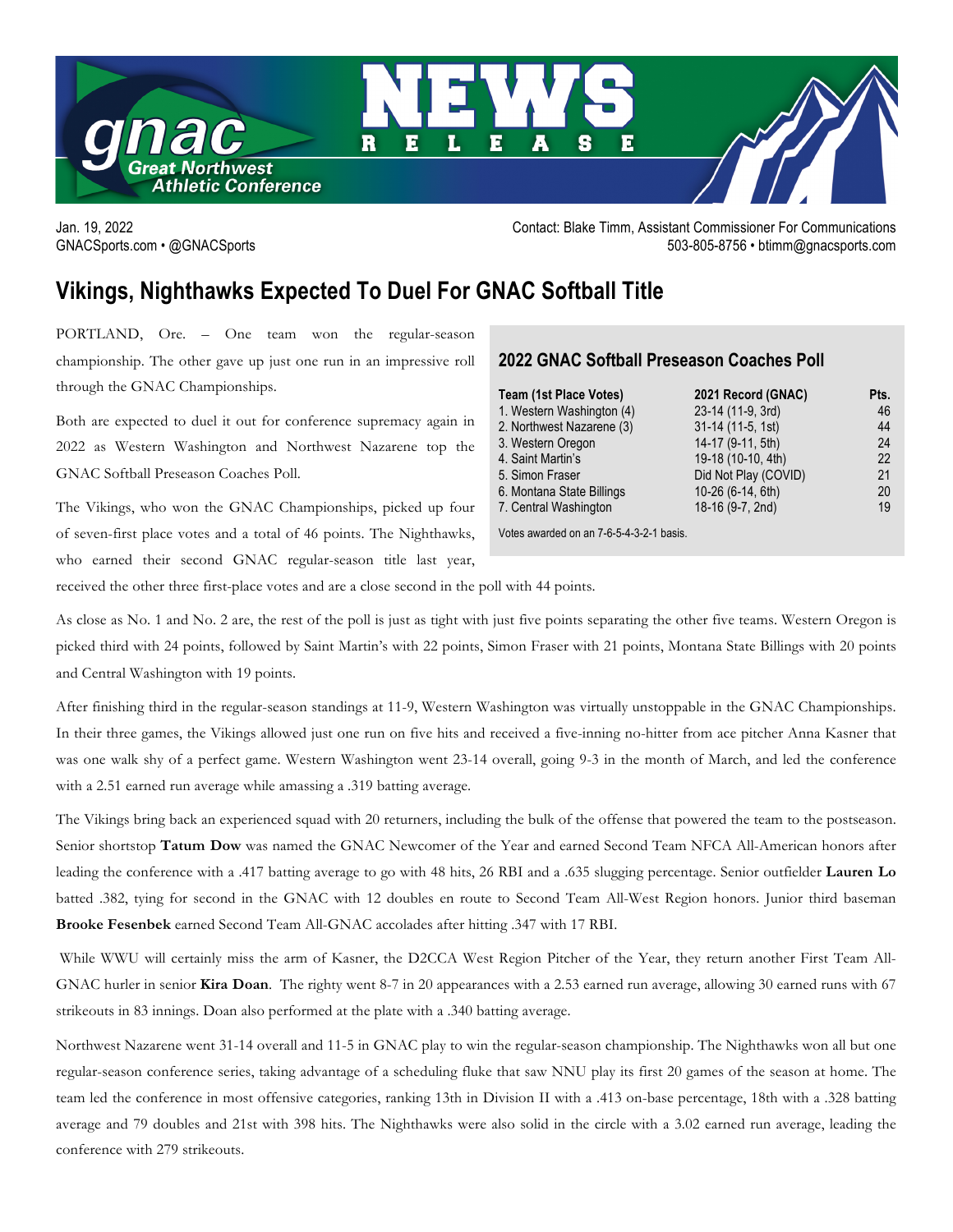#### GNAC Softball Preseason Release • Jan. 19, 2022 2

The Nighthawks return most of their starting lineup in an attempt to win it all again. Junior outfielder **Maia McNicoll** was named a Third Team D2CCA All-American after batting .369. She led the conference with 12 home runs and was tied for second with 48 hits and 36 RBI. Senior infielder **Ivy Hommel** was a Second Team All-West Region performer, batting .383 with GNAC-leading totals of 59 hits and 107 total bases. She also stole 27 bases, ranking 18th in Division II.

The team also returns a pair of pitchers who were just as potent at the plate as they were in the circle. Sophomore **Sidney Booth** was named the GNAC Pitcher of the Year en route to earning Third Team D2CCA All-American honors. Booth amassed a 16-4 record and 1.80 earned run average, allowing just 36 earned runs and a .193 opponent batting average, and ranked 17th in Division II with 176 strikeouts. She also batted .346 with nine home runs and 41 RBI. Junior **Tori Hensley** earned Second Team All-GNAC honors with her 8-5 record, 3.90 earned run average and .328 batting average.

Western Oregon returns 17 players and most of its starting lineup after a fifth-place finish in 2021. The Wolves played the least games of any GNAC team last season (31) but still ended up in the GNAC Championships as the No. 4 seed after Central Washington had to withdraw due to COVID protocols. Western Oregon finished 2021 with a .259 batting average and a 4.99 earned run average, leading the GNAC in sacrifice bunts (27) while ranking second with a .968 fielding percentage.

A pair of Second Team All-GNAC selecrions, junior first baseman **Zoie Recolan** and sophomore outfielder **Bella Valdes**, leads the returners. Recolan batted .258 with two home runs while Valdes batted .273 with a .422 slugging percentage. Senior infielder **Logan Carlos** is the Wolves' top returning batter with a .288 average. Senior **Reilly Tidwell** leads four returning pitchers. She finished with a .394 earned run average in 13 appearances. Senior **Maddie Mayer** amassed a 5-8 record and a 5.63 earned run average in seven starts and 14 appearances.

Picked to repeat in fourth place, Saint Martin's put together its 10th winning season in the last 11 years while finishing at 10-10 in conference play. The Saints' young roster finished the year hitting .268 with a 3.96 earned run average. The team played best at the beginning and end of the season, compiling a 7-1 record over the first eight games of the season and going 7-3 in the final 10 games of the regular season, which included a six-game win streak.

Sophomore infielder **Britney Patrick**, the 2021 GNAC Freshman of the Year, leads 13 returners for the Saints. The Second Team D2CCA All-West Region selection batted .328 with 31 runs, 11 doubles, five homers and 25 RBI. Sophomore outfielder **Olivia Schmidt** batted .315 and added 14 RBI. Sophomore **Abby Runyon** earned Second Team All-GNAC honors in the circle, going 11-8 with a 3.15 earned run average, 68 strikeouts and a .292 opponent batting average.

Simon Fraser is excited to return after missing the entire 2021 season due to the border closure necessitated by the pandemic. The team appeared headed for a shot at the GNAC championship in 2020 in **Tina Andreana's** first year as head coach, going 13-5 overall and 7-1 in conference play before the season was shut down. Simon Fraser batted .304 on the season and led the GNAC with a .497 slugging percentage in 2020.

Sophomore pitcher **Anissa Zacharczuk** has yet to lose a game for SFU. She compiled a 10-0 record in 2020 and a 3.58 earned run average in 2020 as she allowed 36 earned runs in 70.1 innings pitched. Junior third baseman **Alex Ogg** batted .521 that season with an impressive .704 slugging percentage and a .541 on-base percentage. In 74 plate appearances, Ogg walked twice and never struck out. Junior infielder **Hannah Boulanger** also returns after hitting .362 with a .660 slugging percentage in 2020.

Montana State Billings brings 15 players back in its quest to improve from a sixth-place finish. The Yellowjackets finished 2021 with a .280 batting average and 6.31 earned run average but excelled in the power department. The team finished fourth in Division II with 1.31 home runs per game and 18th with 47 total home runs. The team's .476 slugging percentage was second in the conference.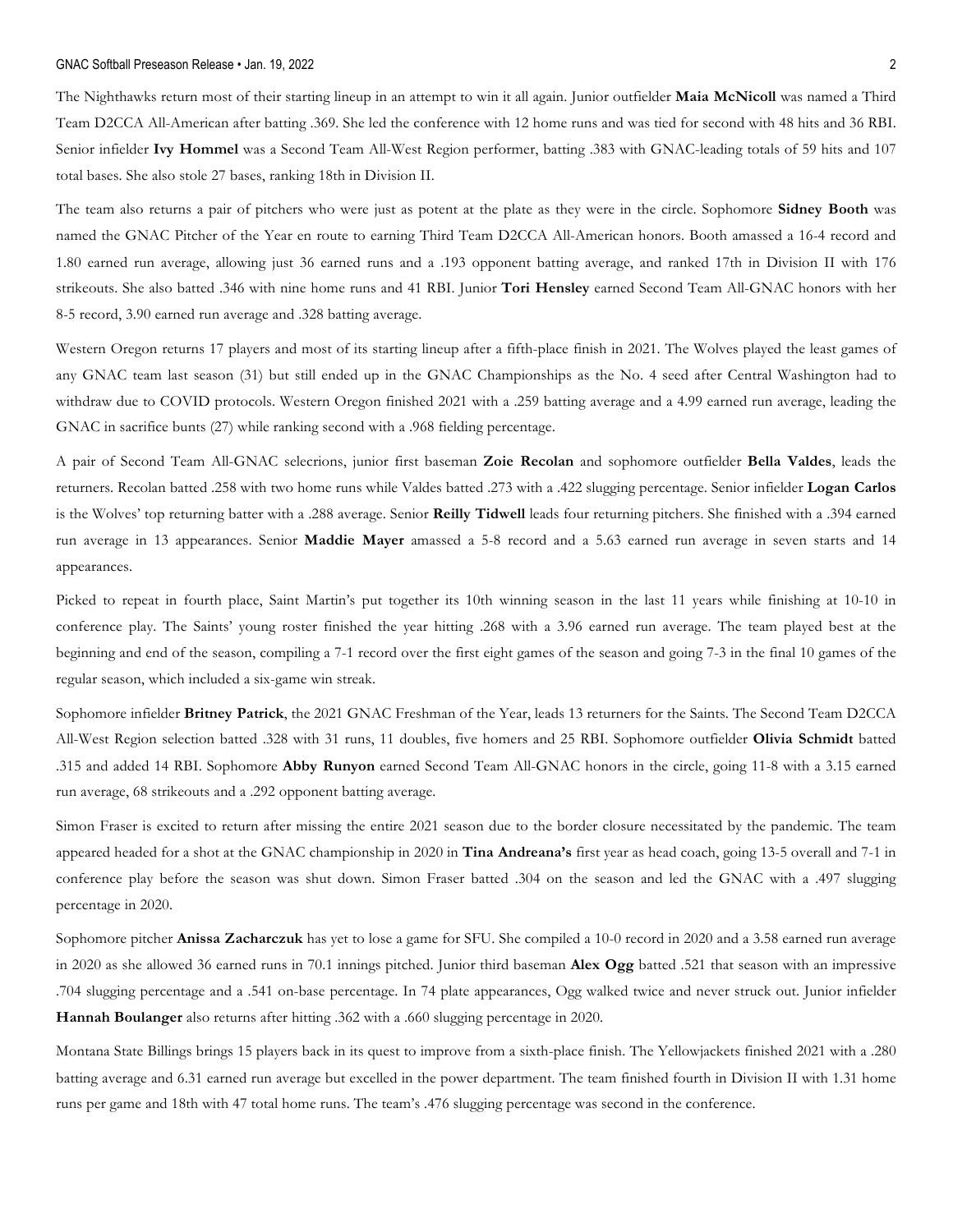#### GNAC Softball Preseason Release • Jan. 19, 2022 3

The Yellowjackets return their top slugger in senior first baseman **Brittanee Fisher**, who earned Second Team NFCA All-West Region honors after she hit .337 with 11 home runs, 29 RBI and a .705 slugging percentage that ranked third in the GNAC. Junior shortstop **Sidney Pollard** earned Second Team All-GNAC honors thanks a .329 batting average while sophomore third baseman **Marin Penney** batted .294 to be named Honorable Mention All-GNAC. Sophomore **Jenna Kister** leads three returning pitchers after going 3-5 with a 5.12 earned run average as a freshman.

Central Washington finished second in the GNAC last year. The Wildcats did not compete in the GNAC Championships due to health and safety protocols,but still earned selection to their second NCAA West Regional in the last three years. Central was second in the league with a .323 batting average and .407 on-base percentage and led Division II with a conference record 25 triples.

The Wildcats enter the season having lost six key players last season, including Honorable Mention All-American Theresa Moyle, as well as their head coach. New skipper **Joe DiPietro** will build around the likes of First Team All-GNAC infielder **Harlee Carpenter**, who batted .370 with eight doubles, seven triples and 14 RBI, and sophomore **Sasha Mitchell**, who earned Honorable Mention All-GNAC honors after batting .276 with a .621 slugging percentage. Senior pitcher **Rhaney Harris** was also an Honorable Mention All-GNAC selection, going 5-1 with a 3.50 earned run average last year.

Four of the GNAC's seven teams will open play over the first week of February, with Western Oregon hosting Bushnell for a doubleheader on Tuesday, February 1 to open the season. Conference play will begin on Friday, March 11.

#### **GNAC Softball Team Capsules Follow On Next Page**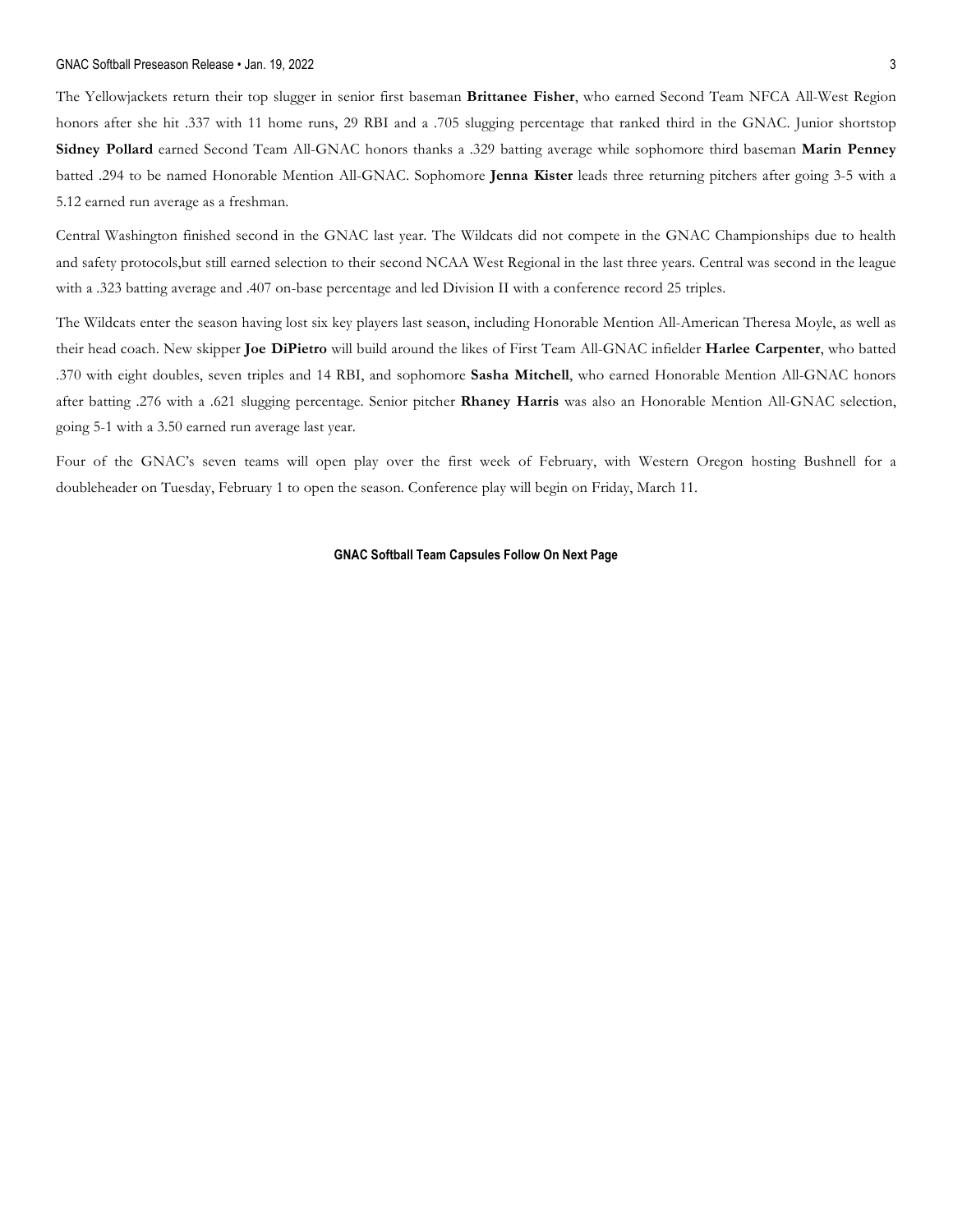# **2022 GNAC Softball Teams At A Glance**



**CENTRAL WASHINGTON Head Coach:** Joe DiPietro (First Season, 16th Season Overall, 247-413-1) **Assistant Coach:** Haley Schimmel **2021 Overall Record:** 18-16 **GNAC Record (Finish):** 9-7 (2nd) **Total Returners:** 12 **Total Position Starters Returning/Lost:** 5/4 **Total Starting Pitchers Returning/Lost:** 2/2

**Key Returning Position Players:** Harlee Carpenter (IF, L/R, 5-2, Jr., Snohomish, Wash. – Glacier Peak, First Team All-GNAC, 34 GP, .370 batting avg., 34 runs, 37 hits, 8 2B, 7 3B, 14 RBI, .590 slugging pct., .475 on base pct., 8 SB), Allie Thiessen (OF, L/L, 5-5, Jr., Chilliwack, B.C. – Yale, 33 GP, .346 batting avg., 29 runs, 37 hits, 2 2B, 2 3B, 10 RBI, .402 slugging pct., .413 on base pct., 6 SB), Sasha Mitchell (IF, R/R, 5-3, So., Kirkland, Wash. - Juanita, Honorable Mention All-GNAC, 22 GP, .276 batting avg., 13 runs, 8 hits, 2 2B, 2 HR, 7 RBI, .621 slugging pct., .462 on base pct.).

**Key Returning Pitchers:** Rhaney Harris (P, R/R, 5-8, Sr., Omak, Wash. – Concordia (Ore.) Univ., Honorable Mention All-GNAC, 11 appearances, 5-1, 3.50 ERA, 36 IP, 41 hits, 28 runs, 18 earned runs, 19 K, .277 opponent batting avg.).

**Key Losses:** Lexie Strasser (P), Sydney Brown (IF), Maddy Zerr (IF), Alycia Bannan (IF), Alee Cruz (OF), Theresa Moyle (OF, First Team All-GNAC, First Team D2CCA All-West Region, D2CCA Honorable Mention All-American).

**Top Freshmen:** Makayla Miller (P, R/R, 5-7, Snohomish, Wash. – Glacier Peak), Resse Schimmel (C, R/R, 5-5, Rainier, Ore. – Rainier), Riana Abeshima (UT, L/R, 5-2, Mililani, Hawaii – Mililani), Ashtyn Falor (C/OF, L/L, 5-4, Arlington, Wash. – Lakewood), Grace Godfrey (OF, L/L, 5-9, Homer, Alaska – Homer), Cady Wilton (OF, L/R, 5-1, Kent, Wash. – Kentlake), Karsyn Decker (OF, L/R, 5-3, Anchorage, Alaska – South Anchorage).

**Top Transfers:** Brooke Jordan (UT, L/R, 5-6, So., Snohomish, Wash. – Seattle Univ.).

### **MONTANA STATE BILLINGS**

**Head Coach:** Lisa McKinney (Oregon State 2006, 8th Season, 141-151 (2011-2015, 2020-21), 10th Season Overall, 187-210) **Assistant Coaches:** Taylor Olsen, Ashley Ruiz **2021 Overall Record:** 10-26 **GNAC Record (Finish):** 6-14 (6th)

**Total Returners:** 15 **Total Position Starters Returning/Lost:** 6/2 **Total Starting Pitchers Returning/Lost:** 3/0

**Key Returning Position Players:** Brittanee Fisher (1B, R/R, 5-9, Sr., Billings, Mont. – Billings Senior, First Team All-GNAC, NFCA Second Team All-West Region, 34 GP, .337 batting avg., 20 runs, 32 hits, 2 2B, 11 HR, 29 RBI, .705 slugging pct., .413 on base pct.), Allie Hughes (OF, R/R, 5-8, Sr., Sparks, Nev. – Edward C. Reed, First Team All-GNAC, 35 GP, .263 batting avg., 23 runs, 25 hits, 3 2B, 8 HR, 24 RBI, .547 slugging pct.), Brie Frazier (OF, R/R, 5-3, So., Nine Mile Falls, Wash. – Lakeside, Second Team All-GNAC, 36 GP, .321 batting avg., 22 runs, 35 hits, 5 2B, 1 HR, 5 SB), Sidney Pollard (SS, R/R, 5-4, Jr., Raymond, Wash. – Willapa Valley, Second Team All-GNAC, 33 GP, .329 batting avg., 13 runs, 27 hits, 5 2B, 2 HR, .463 slugging pct., .433 on base pct.), Marin Penney (3B, R/R, 5-6, So., Lake Oswego, Ore. – Lake Oswego, Honorable Mention All-GNAC, 32 GP, .294 batting avg., 17 runs, 25 hits, 6 2B, 7 HR, 14 RBI, .635 slugging pct.).

**Key Returning Pitchers:** Jenna Kister (P, R/R, 5-5, So., Junction City, Ore. – Junction City, 16 appearances, 3-5, 5.12 ERA, 67 IP, 101 hits, 58 runs, 49 earned runs, 44 K), Julia Qualieri (P, R/R, 5-7, So., Parker, Colo. – Ponderosa, 14 appearances, 4-8, 6.10 ERA, 59.2 IP, 91 hits, 65 runs, 52 earned runs, 21 K), Alyssa Etheridge (P, R/R, 5-9, Jr., Grants Pass, Ore. – Grants Pass, 19 appearances, 2-8, 6.14 ERA, 70.2 IP, 107 hits, 70 runs, 62 earned runs, 38 K).

**Key Losses:** Taylor Anderson (C, Honorable Mention All-GNAC), Hailee Gregerson (OF, Honorable Mention All-GNAC), Payton Reynolds (C).

**Top Freshmen:** Lauren Blaschak (SS, R/R, 5-5, Billings, Mont. – Billings West), Preslee Christensen (P, R/R, 6-0, Heber City, Utah – South Summit), Jazlyn Kalehuawehe (3B/1B, R/R, 5-7, Folsom, Calif. – Folsom), Alexis Tovar (OF/1B, L/L, 5-6, Nampa, Idaho – Nampa).

**Top Transfers:** Shelby Martin (P, R/R, 5-8, Jr., Helena, Mont. – Dawson CC), Maycen O'Neal (C, R/R, 5-4, Jr., Brigham City, Utah – Dawson CC).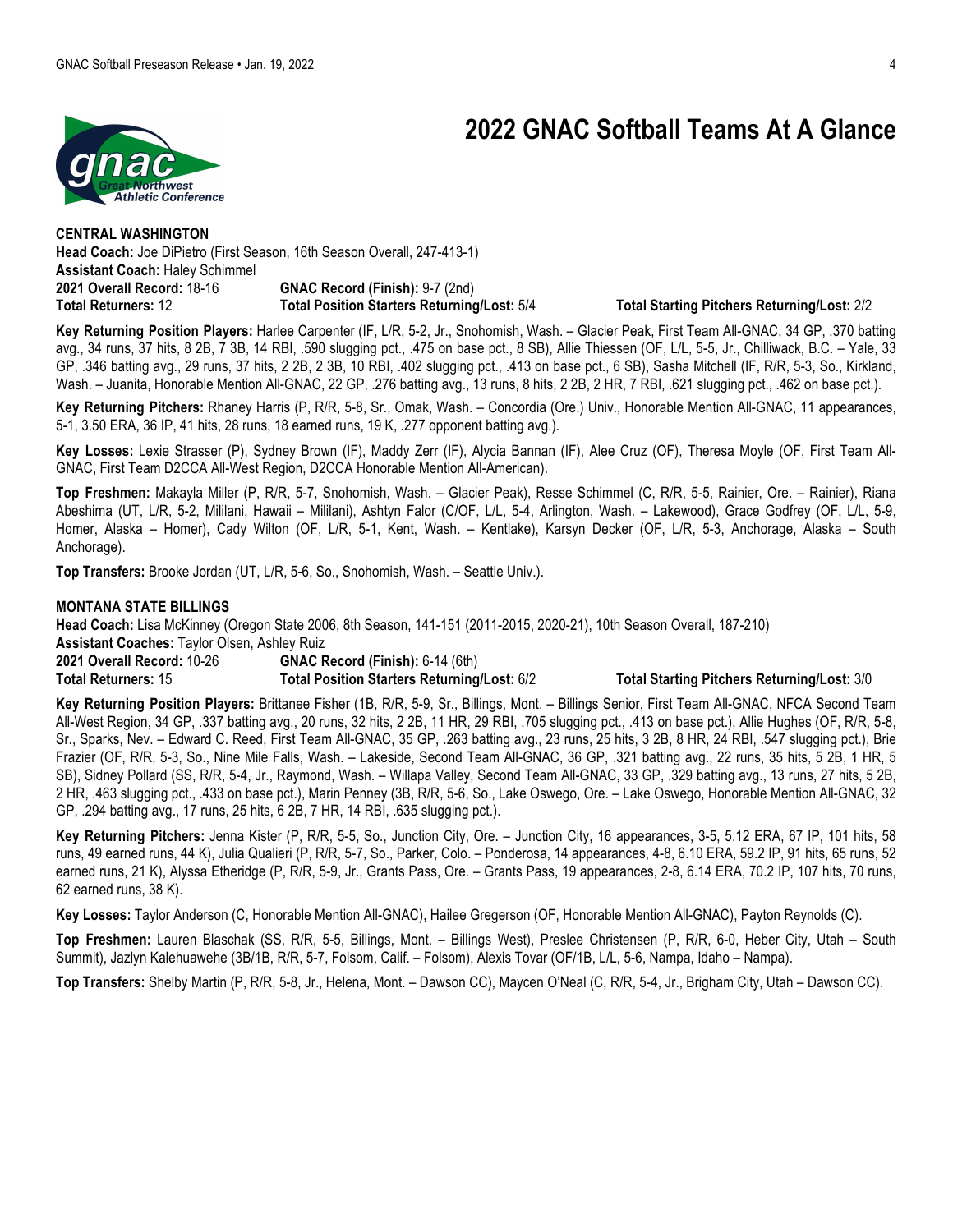#### **NORTHWEST NAZARENE**

**Head Coach:** Rich Wagner (Northwest Nazarene 1999, 165-235, 10th Season) **Assistant Coaches:** Hallie Swanson, Brittany Genuardi **2021 Overall Record:** 31-14 **GNAC Record:** 11-5 (1st) **Total Returners:** 19 **Total Position Starters Returning/Lost:** 6/2 **Total Starting Pitchers Returning/Lost:** 2/1

**Key Returning Position Players:** Ivy Hommel (IF, R/R, 5-6, Sr., Kuna, Idaho – Kuna, Second Team All-GNAC, Second Team NFCA & D2CCA All-West Region, 45 GP, .383 batting avg., 45 runs, 59 hits, 14 2B, 2 3B, 10 HR, 36 RBI, .695 slugging pct., .436 on-base pct., 27 SB), Maia McNicoll (OF, R/R, 5-5, Jr., Kaneohe, Hawaii – Maryknoll, First Team All-GNAC, First Team NFCA & D2CCA All-West Region, Third Team D2CCA All-American, 43 GP, .369 batting avg., 26 runs, 48 hits, 8 2B, 12 HR, 36 RBI, .708 slugging pct., .458 on base pct.), Sidney Booth (UT, L/L, 5-4, So., Puyallup, Wash. – Puyallup, GNAC Pitcher of the Year, First Team All-GNAC, First Team NFCA & D2CCA All-West Region, NFCA Second Team All-American, D2CCA Third Team All-American, 45 GP, .364 batting avg., 26 runs, 47 hits, 7 2B, 2 3B, 9 HR, 41 RBI, .659 slugging pct., .441 on base pct.), Tori Hensley (UT, R/R, 5-9, Jr., Kirkland, Wash. – Boise State Univ., Second Team All-GNAC, Second Team NFCA & D2CCA All-West Region, 35 GP, .328 batting avg., 11 runs, 22 hits, 5 2B, 1 HR, 9 RBI, 3 SB), Abigail Gagnon (IF, R/R, 5-7, So., Meridian, Idaho – Meridian, Honorable Mention All-GNAC, NFCA Second Team All-West Region, 43 GP, .320 batting avg., 21 runs, 33 hits, 6 2B, 2 HR, 16 RBI), Emma Mulligan (IF, R/R, 5-3, So., Reedley, Calif. – Reedley, Honorable Mention All-GNAC, 44 GP, 33 runs, 40 hits, 12 2B, 2 HR, 19 RBI, 12 SB), Madison Felter (OF, R/R, 5-8, So., Reno, Nev. – Damonte Ranch, 44 GP, .257 batting avg., 12 runs, 19 hits, 4 2B, 2 3B, 1 HR, 10 RBI, 4 SB).

**Key Retuning Pitchers:** Sidney Booth (UT, L/L, 5-4, So., Puyallup, Wash. – Puyallup, GNAC Pitcher of the Year, First Team All-GNAC, First Team NFCA & D2CCA All-West Region, NFCA Second Team All-American, D2CCA Third Team All-American, 23 appearances, 16-4, 1.80 ERA, 140 IP, 99 hits, 42 runs, 36 earned runs, 176 K, .193 opponent batting avg.), Tori Hensley (UT, R/R, 5-9, Jr., Kirkland, Wash. – Boise State Univ., Second Team All-GNAC, Second Team NFCA & D2CCA All-West Region, 19 appearances, 8-5, 3.90 ERA, 73.2 IP, 77 hits, 52 runs, 41 earned runs, 60 K, .264 opponent batting avg.), Gina Skinner (P, L/R, 5-5, So., Moses Lake, Wash – Moses Lake, 10 appearances, 3-2, 5.40 ERA, 23.1 IP, 24 hits, 20 runs, 4 K).

**Key Losses:** Brittany Genuardi (C, GNAC Player of the Year, First Team All-GNAC, NFCA & D2CCA First Team All-West Region, D2CCA West Region Player of the Year, D2CCA Honorable Mention All-American), Jackie Vargas (P, Honorable Mention All-GNAC), Madison Strickler (OF).

**Top Freshmen:** Mari Kamemoto (OF, L/R, 5-2, Seattle, Wash. – Bishop Blanchet), Charlotte Forniss (P/IF, R/R, 5-8, Paso Robles, Calif. – Templeton), Kellcie Adams (C/IF, R/R, 5-6, Bakersfield, Calif. – Frontier).

**Top Transfers:** Mackenzie La Neve (UT, R/R, 5-6, So., Henderson, Nev. – Univ. of Hawaii), Rheanna Russo (OF, R/R, 5-6, Jr., Turlock, Calif. – Southwestern Oregon CC).

#### **SAINT MARTIN'S**

**Head Coach:** Jim Peterson (Central Washington, 1984, 71-74, 5th Season) **Assistant Coaches:** Amber Manuel, Adrian Manuel **2021 Overall Record:** 19-18 **GNAC Record (Finish):** 10-10 (4th) **Total Returners:** 13 **Total Position Starters Returning/Lost:** 5/4 **Total Starting Pitchers Returning/Lost:** 2/0

**Key Returning Position Players:** Britney Patrick (IF, R/R, 5-8, So., Raymond, Wash. – Willapa Valley, GNAC Freshman of the Year, First Team All-GNAC, Second Team D2CCA All-West Region, 37 GP, .328 batting avg., 31 runs, 41 hits, 11 2B, 5 HR, 25 RBI, .536 slugging pct., 9 SB), Kylee Vanderbout (IF, R/R, 5-8, Jr., Happy Valley, Ore. – Clackamas, 36 GP, .281 batting avg., 29 runs, 27 hits, 4 2B, 3 HR, 19 RBI, .417 slugging pct., 9 SB), Destiny Conerly (IF, R/R, 5-9, So., Spanaway, Wash. – Puyallup, 36 GP, .235 batting avg., 19 runs. 20 hits, 4 2B, 3 HR, 19 RBI, .412 slugging pct.), Olivia Schmidt (OF, R/R, 5-9, So., Eugene, Ore. - Sheldon, 31 GP, .315 batting avg., 6 runs, 23 hits, 3 2B, 1 HR, 14 RBI, .402 on base pct.).

**Key Returning Pitchers:** Abby Runyon (P, R/R, 5-8, So., Brush Prairie, Wash. – Hockinson, Second Team All-GNAC, 22 appearances, 11-8, 3.15 ERA, 124.1 IP, 150 hits, 69 runs, 56 earned runs, 68 K, .292 opponent batting avg.), Tia Ridings (P, L/L, 5-4, So., Tualatin, Ore. – Tualatin, 13 appearances, 4-7, 5.72 ERA, 60 IP, 80 hits, 57 runs, 49 earned runs, 22 K).

**Key Losses:** Julia Lucas (C, Second Team All-GNAC), Emery Norwood (OF), Kylie Lopez (IF).

**Top Freshmen:** Chloe Leverington (P, R/R, 6-0, Forks, Wash. – Forks), Kylie Parson (P, R/R, 6-0, Pendleton, Ore. – Pendleton), Destiny Salamanca (IF, 5-6, Norwalk, Calif. – Saint Paul), Kekai Schultz (C, 5-3, Ridgefield, Wash. – Ridgefield), Kaleena Yra (OF, 5-3, Vallejo, Calif. – St. Patrick-St. Vincent).

**Top Transfers:** Natalie Zender (OF, 5-5, So., Bellingham, Wash. – Skagit Valley CC).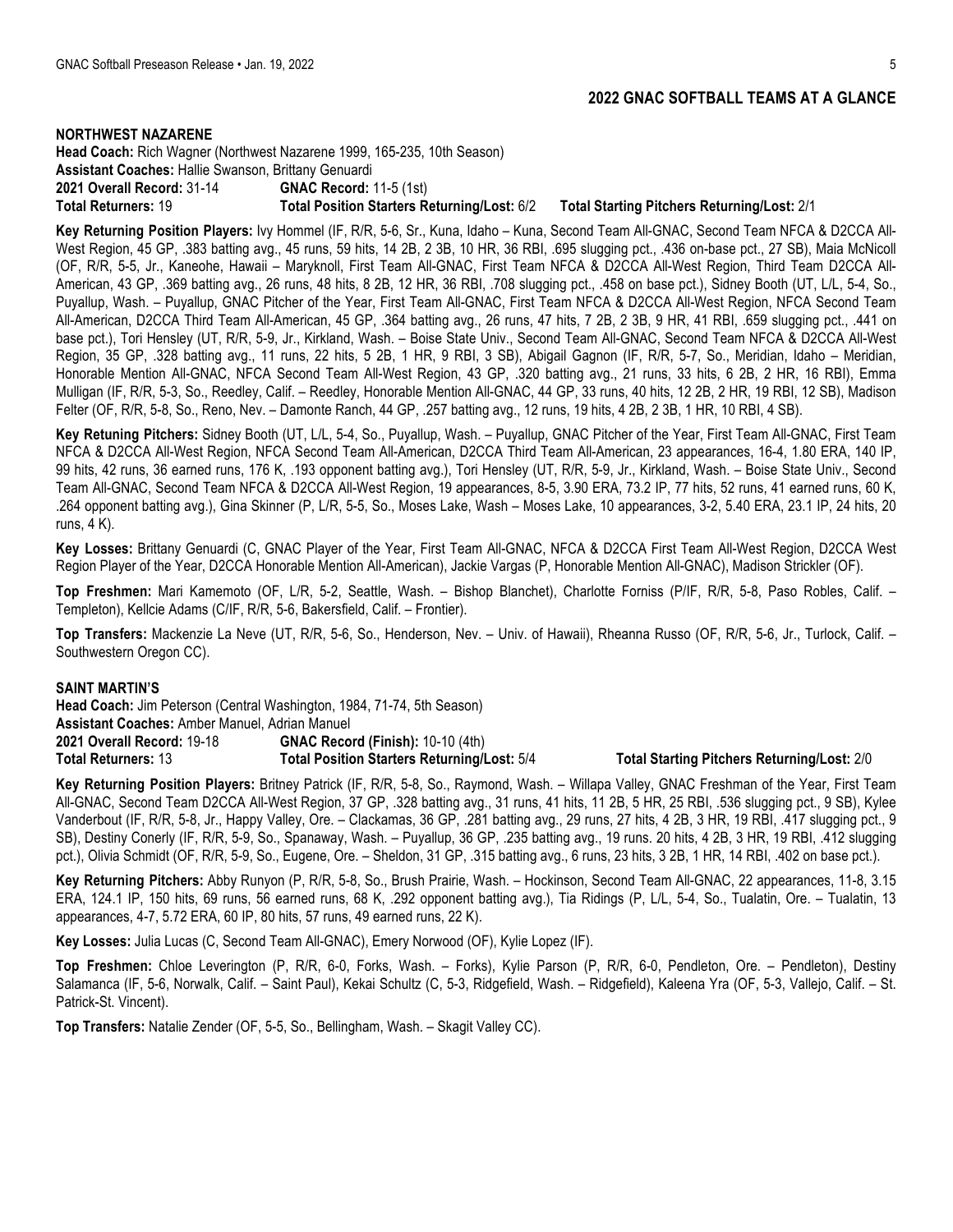**SIMON FRASER**

**Head Coach:** Tina Andreana (Oregon State, 2013, 13-5, 3rd Season) **Assistant Coach:** Stacy Founier, Keno Magano **2021 Overall Record:** Did Not Play **GNAC Record (Finish):** Did Not Play **Total Returners:** 12 **Total Position Starters Returning/Lost:** 5/4 **Total Starting Pitchers Returning/Lost:** 2/0

**Key Returning Position Players:** Hannah Boulanger (IF, R/R, 5-5, Jr., Abbotsford, B.C. – Yale Secondary, 2020: 17 GP, .362 batting avg., 7 runs, 17 hits, 2 2B, 4 HR, .660 slugging pct., .415 on base pct.), Hanna Finkelstein (P/UT, R/R, 5-7, Jr., Richmond, B.C. – LIU Post, 2020: 18 GP, .297 batting avg., 15 runs, 19 hits, 4 2B, 3 HR, 20 RBI, .500 slugging pct., 2 SB), Chelsea Hotner (OF, L/R, 5-5, Jr., Abbotsford, B.C. – Yale, 2020: 18 GP, .323 batting avg., 14 runs, 21 hits, 4 2B, 1 HR, .462 slugging pct.), Alex Ogg (3B, L/R, 5-6, Jr., Surrey, B.C. – Earl Marriott, 2020: 18 GP, .521 batting avg., 21 runs, 37 hits, 9 2B, 2 3B, 15 RBI, .704 slugging pct., .541 on base pct., 3 SB).

**Key Returning Pitchers:** Julia Hansen (P, R/R, 5-9, Fr., Beaconsfield, Que. – Beaconsfield, 2020: 12 appearances, 2-3, 5.35 ERA, 34 IP, 54 hits, 31 runs, 26 earned runs, 14 K), Anissa Zacharczuk (P/UT, L/R, 5-8, So., Kitchener, Ont. – Waterloo Collegiate Institute, 2020: 13 appearances, 10-0, 3.58 ERA, 70.1 IP, 97 hits, 47 runs, 36 earned runs, 25 K).

**Key Losses:** Kate Fergusson (1B/OF), Amanda Janes (C).

**Top Freshmen:** Janique Balcean (IF, R/L, 5-4, Winnipeg, Man. – St. Mary's Academy), Avery Barker (IF, R/R, 5-4, Abbotsford, B.C. – Yale), Breanne Beardsall (C, R/L, 5-4, Barrie, Ont. – St. Joseph's), Gabby Coderre (OF/C, R/R, 5-5, Calgary, Alta. – Calgary French & International), Kristen Davyduke (IF, R/R, 5-6, Saksatoon, Sask. – Tommy Douglas), Abby McGlynn (OF, L/R, 5-8, Langley, B.C. – Walnut Grove), Jasmine Polajzar (IF, R/R, 5-7, Langley, B.C. – Yale), Laura Winters (IF, R/R, 5-8, Brooklin, Ont. – Brooklin).

**Top Transfers:** Makayla Benz (P, R/R, 6-1, So., Simcoe, Ont. – Lawrence Technlogical Univ.), Grace Peters (IF/OF, R/R, 5-3, R/R, 5-3, Fr., Melbourne, Australia – Deakin Univ. (Australia).

### **WESTERN OREGON**

**Head Coach:** Lonny Sargent (Warner Pacific 2001, 230-195, 9th Season; 16th Season Overall, 436-360) **Assistant Coaches:** Alyson Boytz, Nikki Miller

**2021 Overall Record:** 14-17 **GNAC Record (Finish):** 9-11 (5th) **Total Returners:** 17 **Total Position Starters Returning/Lost:** 5/3 **Total Starting Pitchers Returning/Lost:** 4/1

**Key Returning Position Players:** Logan Carlos (2B, R/R, 5-2, Sr., Mililani, Hawaii – Maryknoll, 28 GP, .288 batting avg., 11 runs, 21 hits, 4 2B, 1 HR, 7 RBI), Kirah McGlothan (OF, R/R, 5-6, Jr., Pendleton, Ore. – Pendleton, 28 GP, .203 batting avg., 8 runs, 13 hits, 5 2B, 3 HR, 11 RBI, .422 slugging pct.), Bella Valdes (OF, L/R, 5-2, So., Tualatin, Ore. – Tualatin, Second Team All-GNAC, 20 GP, .273 batting avg., 6 runs, 9 hits, 1 2B, 3 RBI), Zoie Recolan (1B, L/L, 5-5, Jr., Ewa Beach, Hawaii – Campbell, Second Team All-GNAC, 23 GP, .258 batting avg., 4 runs, 17 hits, 3 2B, 2 HR, 9 RBI), Baylie Kahele (C, R/R, 5-3, Sr., Mililani, Hawaii – Maryknoll, 19 GP, .261 batting avg., 5 runs, 12 hits, 7 RBI).

**Key Returning Pitchers:** Reilly Tidwell (P, R/R, 6-0, Sr., Marana, Ariz. – Mountain View, 13 appearances, 2-5, 3.94 ERA, 48 IP, 50 hits, 31 runs, 27 earned runs, 28 K, .284 opponent batting avg.), Erica Soliz (P, R/R, 5-7, So., Rancho Cucamonga, Calif. – Alta Loma, 9 appearances, 2-2, 4.38 ERA, 31 IP, 44 hits, 25 runs, 20 earned runs, 14 K), Nicki Derrick (P, R/R, 5-5, So., Drain, Ore. – North Douglas, 12 appearances, 3-1, 4.64 ERA, 24.2 IP, 27 hits, 21 runs, 17 earned runs, 16 K, .273 opponent batting avg.), Maddie Mayer (P, L/L, 5-8, Sr., Portland, Ore. – Rex Putnam, 14 appearances, 4-6, 5.63 ERA, 79 hits, 49 runs, 44 earned runs, 27 K).

**Key Losses:** Chandler Bishop (P/UT, First Team All-GNAC, Second Team NFCA All-West Region), Aleya Turner (OF, Second Team All-GNAC), Sydney Bowers (SS, Second Team All-GNAC), Allyson Drury (OF, Honorable Mention All-GNAC, Second Team NFCA All-West Region).

**Top Freshmen:** Kate Ronning (IF/OF, 5-6, Keizer, Ore. – McNary), Maddie Doig (OF, 5-5, Dallas, Ore. – Dallas).

**Top Transfers:** Chelsea Smith (P, 5-7, Jr., Tacoma, Wash. – UT Tyler).